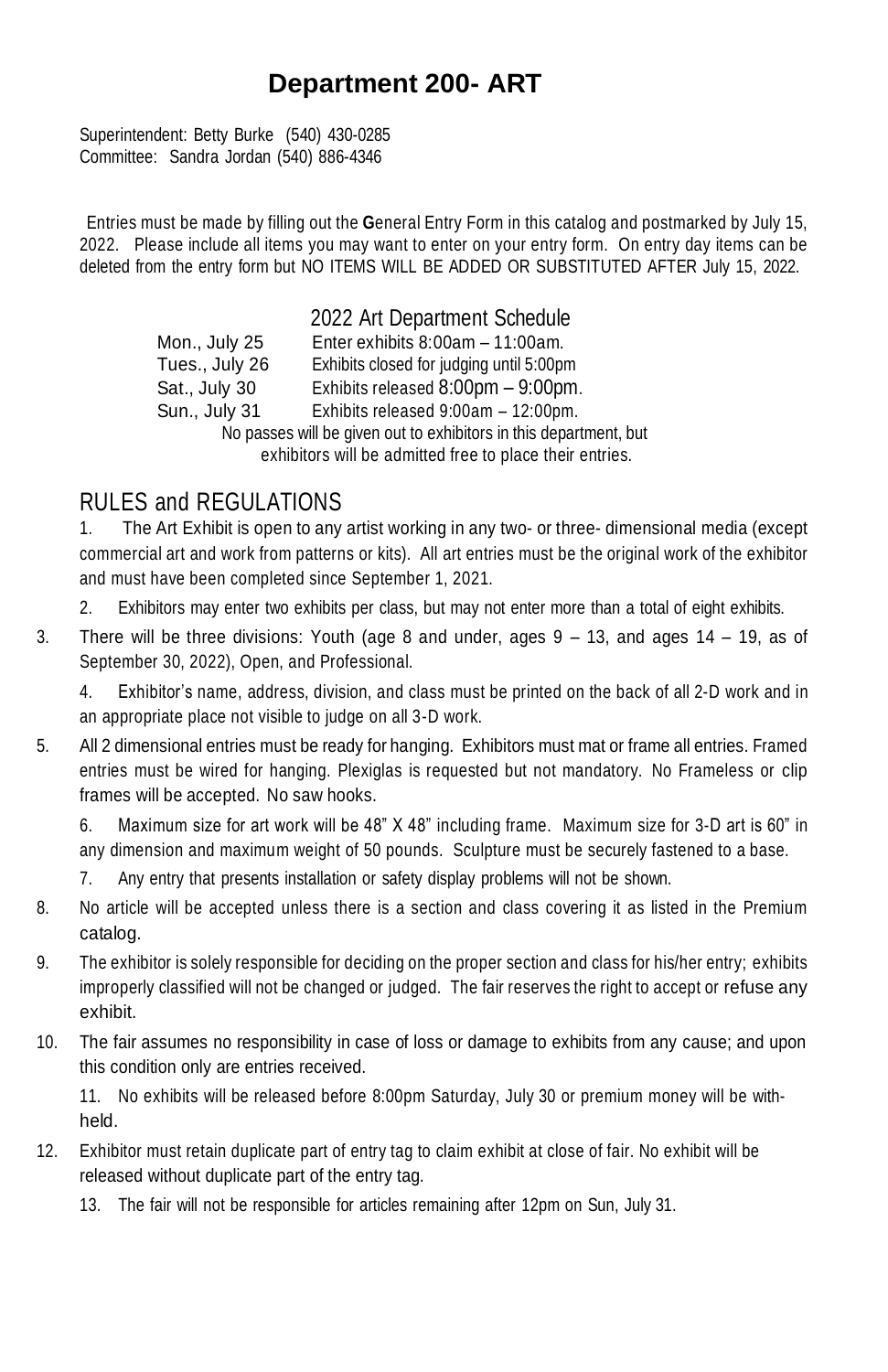- 14. Awards will be given for originality, creativity, design, technique and individuality. All premium money will be paid from the awards as marked by the judge and the judge's decision is final.
- 15. PREMIUM AWARDS: Youth  $1^{st}$  \$3.00,  $2^{nd}$  \$2.00,  $3^{rd}$  \$1.00 Adult—1<sup>st</sup> \$3.00, 2<sup>nd</sup>. \$2.00 3<sup>rd</sup>—\$1.00

BEST IN SHOW AWARD: All blue ribbon winners in Division I and II will be eligible for Best in Show Award in that division. This award may be presented to the art entry judged to be the most outstanding in both technical merit and artistic ability.

### **Division I – Youth**

Best in Show Award – An award of \$20.00 may be presented to a blue ribbon entry judged the most outstanding in the Youth Art Division.

| Section A - Art                        |                                                       |
|----------------------------------------|-------------------------------------------------------|
| Class 1 – Oil                          | Class 5 - Cravon                                      |
| Class 2 - Watercolor, tempra           | Class 6 - Finger Paint                                |
| Class 3 - Acrylic                      | Class 7 - Other media                                 |
| Class 4 – Pastel (includes oil pastel) | Class 8 Stained Glass Class 9 – Drawings includes pen |

& ink, pencil, charcoal, conte, & colored pencils

Class 10 – Prints (includes lithograph, etching, monotype, wood or lino cut & silk screen – no offset

copies and no photocopies)

Class 11– Three-dimensional Art (sculpture, carving, ceramics multi-media compositions, wood,

fabric, metal, clay or other three-dimensional materials)

Class 12 – Ceramics

Class 13 – Pottery – functional (example: dishes, bowls, cups, etc)

Class 14 – Bookmaking – Journals, pop-ups, comic books, altered books

#### **Division II – Adult**

Best in Show Award – An award of \$20.00 may be presented to a blue ribbon entry judged to be the most outstanding in the Adult Art Division.

Section B – Art

Class 1 – Oil

Class 2 – Watercolor, tempra Class 3 – Acrylic

Class 4 – Pastel (includes oil pastel) Class 5 – Crayon

Class 6 – Finger Paint Class 7 – Other media Class 8 –

Stained Glass

Class 9 – Drawings (pen & ink, pencil, charcoal, conte, & colored pencils Class 10 – Prints (includes

lithograph, etching, monotype, wood

or lino cut & silk screen – no offset copies and no photocopies)

Class 11– Three-dimensional Art (sculpture, carving, ceramics multi-media compositions, wood, fabric, metal, clay or other three-dimensional materials)

Class 12 – Ceramics

Class 13 – Pottery – functional (example: dishes, bowls, cups, etc)

Class 14 – Bookmaking – Journals, pop-ups, comic books, altered books

#### **Division III – Professional Art**

Requirements: Anyone with a degree in art, teaching experience or equivalent art career experience or income derived from the sales of art work totaling at least \$1,000 per year.

Entries will be considered as a showing of Professionals work. Two (2) entries per artist

Section C – Professional Art

Class 1 – Oil

Class 2 – Watercolor, tempra Class 3 – Acrylic

Class 4 – Pastel (includes oil pastel) Class 5 – Crayon

Class 6 – Finger Paint Class 7 – Other media Class 8 –

Stained Glass

Class 9 – Drawings (includes pen & ink, pencil, charcoal, conte, & colored pencils

Class 10 – Prints (includes lithograph, etching, monotype, wood or lino cut & silk screen –